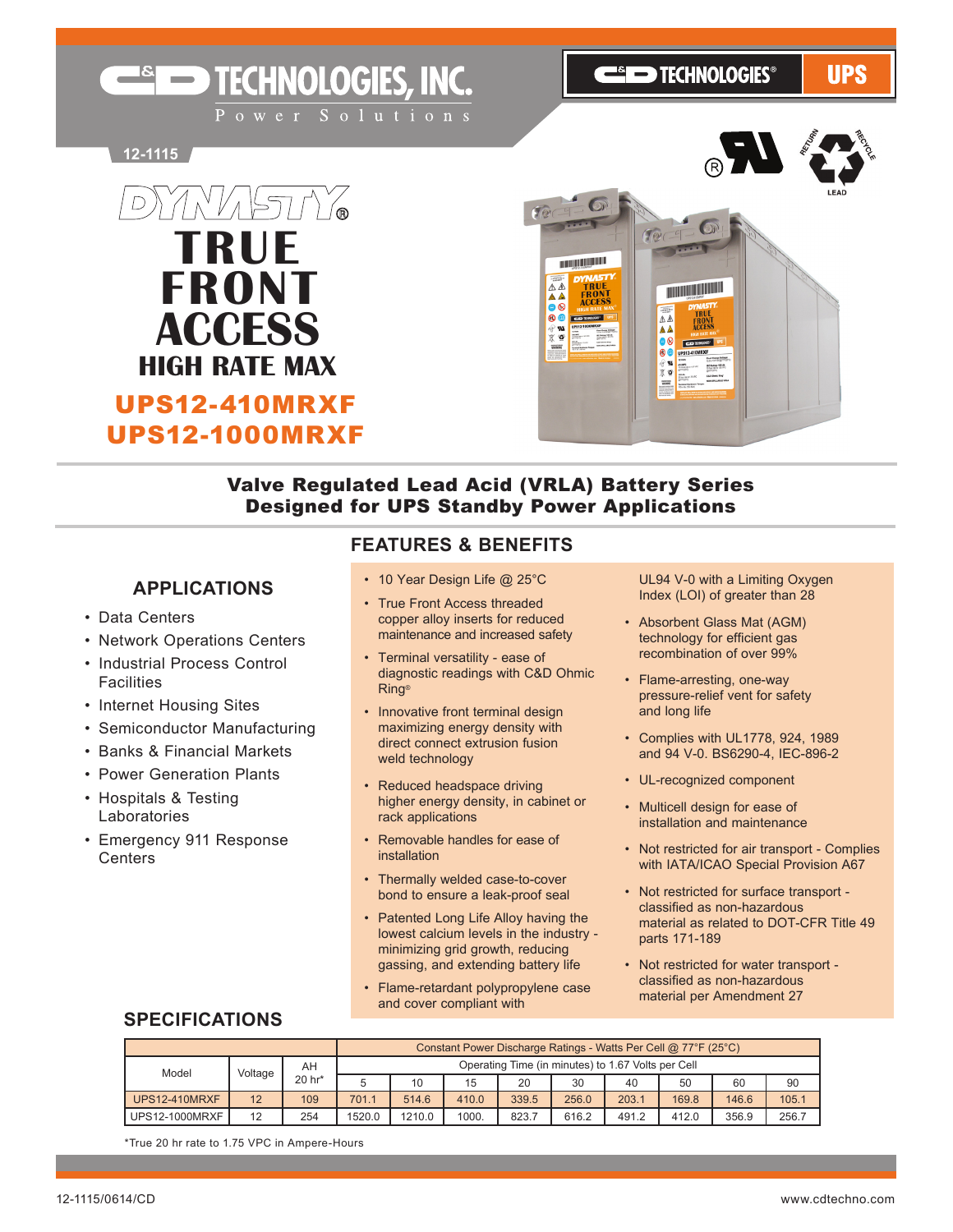## **SPECIFICATIONS**

| <b>Operating Temperature Range</b><br>with temperature compensation | Discharge: $-40^{\circ}F$ ( $-40^{\circ}C$ ) to $+160^{\circ}F$ (71 <sup>o</sup> C)<br>Charge: -10°F (-23°C) to +140°F (60°C)                                                                                                                                                                                        |
|---------------------------------------------------------------------|----------------------------------------------------------------------------------------------------------------------------------------------------------------------------------------------------------------------------------------------------------------------------------------------------------------------|
| <b>Nominal Operating Temperature Range</b>                          | +74°F (23°C) to +80°F (27°C)                                                                                                                                                                                                                                                                                         |
| <b>Recommended Maximum Charging</b><br><b>Current Limit</b>         | $C_{20}/5$ amperes                                                                                                                                                                                                                                                                                                   |
| <b>Float Charging Voltage</b>                                       | 13.5 to 13.8 VDC average per 12V unit @ 77°F (25°C)                                                                                                                                                                                                                                                                  |
| <b>Maximum AC Ripple (Charger)</b>                                  | 0.5% RMS or 1.5% P-P of float charge voltage recommended for best results.<br>Max voltage allowed = $1.4\%$ RMS (4% P-P) Max current allowed = $C/20$ @ 20 Hr<br>rate                                                                                                                                                |
| <b>Self Discharge</b>                                               | Battery can be stored up to 6 months at 77°F (25°C) before a freshening charge<br>is required. Batteries stored at temperatures greater than 77°F (25°C) will require<br>recharge sooner than batteries stored at lower temperatures. See C&D brochure<br>41-7272, Self-Discharge and Inventory Control for details. |
| Equalize charge and cycle service volt-<br>age                      | 14.40 to 14.80 VDC average per 12V unit @ 77°F (25°C)                                                                                                                                                                                                                                                                |
| <b>Terminal: Inserted - Inter-unit</b><br>connector provided        | Threaded copper alloy insert terminal to accept: M6 bolt (UPS12-410MRXF)<br>M8 bolt (UPS12-1000MRXF)                                                                                                                                                                                                                 |
| <b>Terminal Hardware</b><br><b>Initial Torque</b>                   | 110 in.-lbs (12.4 N-m) for UPS12-410MRXF<br>160 in.-lbs. (18 N-m) for UPS12-1000MRXF                                                                                                                                                                                                                                 |

## **SPECIFICATIONS**

| <b>Battery</b><br><b>Model</b> | <b>Nominal</b><br><b>Voltage</b><br><b>Per Unit</b> | <b>Ampere Hours</b><br><b>Capacity 20 Hour</b><br>Rate @ 77°F (25°C)<br>to 1.75 Voltz/Cell | <b>Ampere Hours</b><br><b>Capacity 20 Hour</b><br>Rate @ 68°F (20°C)<br>to 1.80 Voltz/Cell | <b>IEC Short</b><br><b>Circuit</b><br><b>Current (A)</b> | <b>IEC</b><br><b>Resostance</b><br>$(m Ohms)*$ | Weight<br>$Lbs.$ (kg) |  |
|--------------------------------|-----------------------------------------------------|--------------------------------------------------------------------------------------------|--------------------------------------------------------------------------------------------|----------------------------------------------------------|------------------------------------------------|-----------------------|--|
| <b>UPS12-410MRXF</b>           | 12V                                                 | 109                                                                                        | 100                                                                                        | 2860                                                     | 4.4                                            | 81.8(37.1)            |  |
| <b>UPS12-1000MRXF</b>          | 12V                                                 | 254                                                                                        | 234                                                                                        | 5540                                                     | 2.3                                            | 188 (85.2)            |  |

| <b>Battery</b><br><b>Model</b> | <b>Impendance</b><br>$(mOhms)*$ |      | <b>Short Circuit Currect</b><br>(AMPS@0.1 sec) | <b>Maximum Terminal</b><br><b>Discharge Currect</b><br><b>Rating (AMPS)</b> |  |
|--------------------------------|---------------------------------|------|------------------------------------------------|-----------------------------------------------------------------------------|--|
| <b>UPS12-410MRXF</b>           | 2.37                            | 2000 | 4900                                           | 800                                                                         |  |
| <b>UPS12-1000MRXF</b>          | 1.47                            | 3700 | 10100                                          | 1000                                                                        |  |

*\* Per* IEEE 1188-2005*, Internal ohmic values are useful as a trending tool. To these reading effectively, accurate baseline readings should be taken after six months of battery operation. Internal ohmic readings taken without the benefit of baseline date may be difficult to interpret and of limited value.* Values are provided for reference only.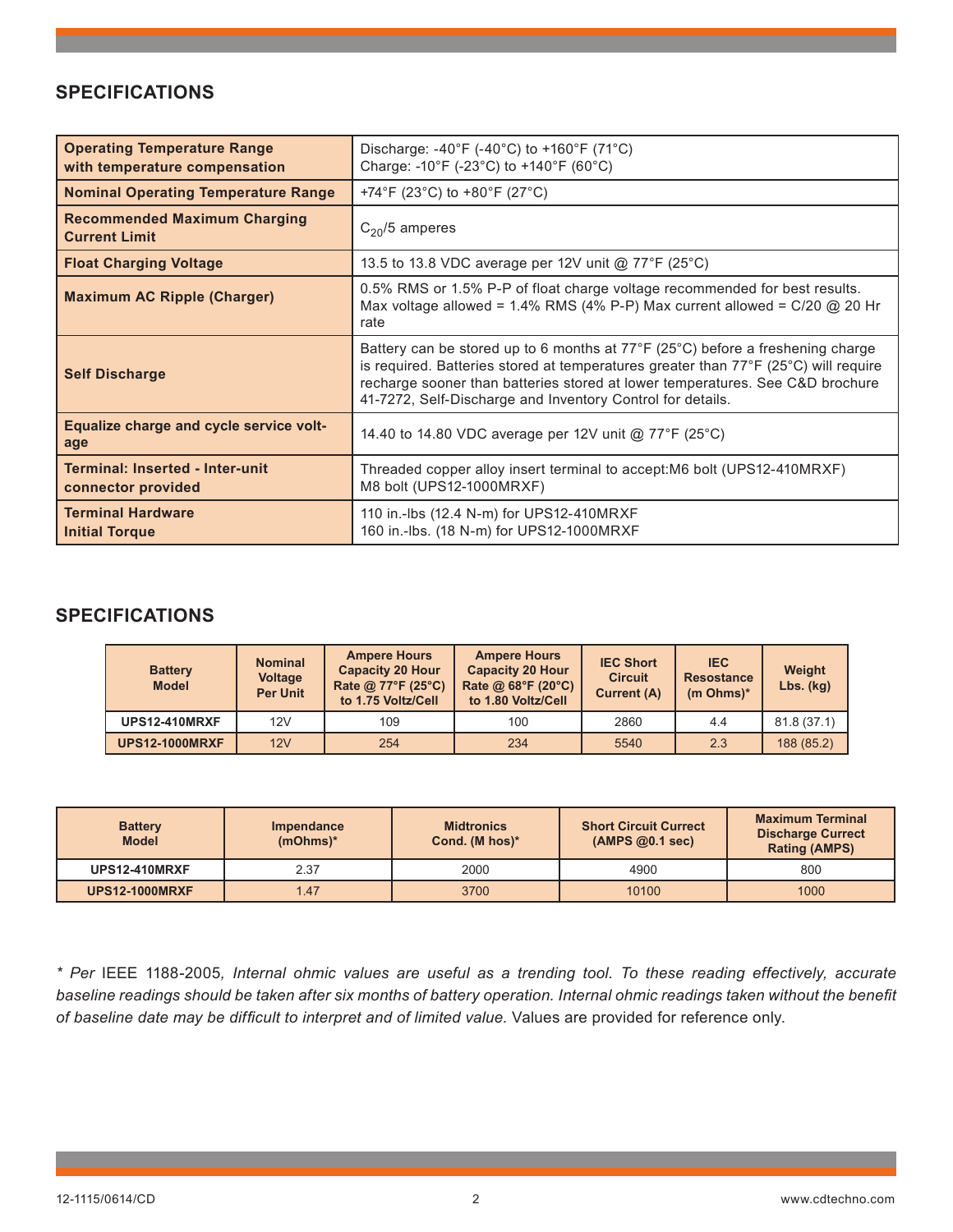

| <b>Model</b>          | in   | mm    | in   | mm    | in   | mm    | <i>in</i> | mm      | <i>in</i> | mm    | <i>in</i> | mm    | <i>in</i> | mm    | <b>in</b> | mm    |
|-----------------------|------|-------|------|-------|------|-------|-----------|---------|-----------|-------|-----------|-------|-----------|-------|-----------|-------|
| <b>UPS12-410MRXF</b>  | 18.6 | 473.1 | 20.1 | 510.5 | 19.6 | 498.3 | 18.5      | 469.5 l | 8.5       | 215.2 | 9.1       | 231.4 | 4.3       | 109.0 | 4.3       | 108.0 |
| <b>UPS12-1000MRXF</b> | 20.3 | 516.9 | 22.0 | 558.5 | 21.5 | 546.5 | 20.2      | 1512.2  | 12.2      | 310.8 | 12.7      | 322.  | 6.1       | 154.3 | 6.0       | 152.7 |

\*All dimensions in inches and [millimeters]. All dimensions are for reference only. Contact a C&D Representative for complete dimensions information.

## **DETAIL OF TERMINAL**



## **UPS12-410MRXF UPS12-1000MRXF**